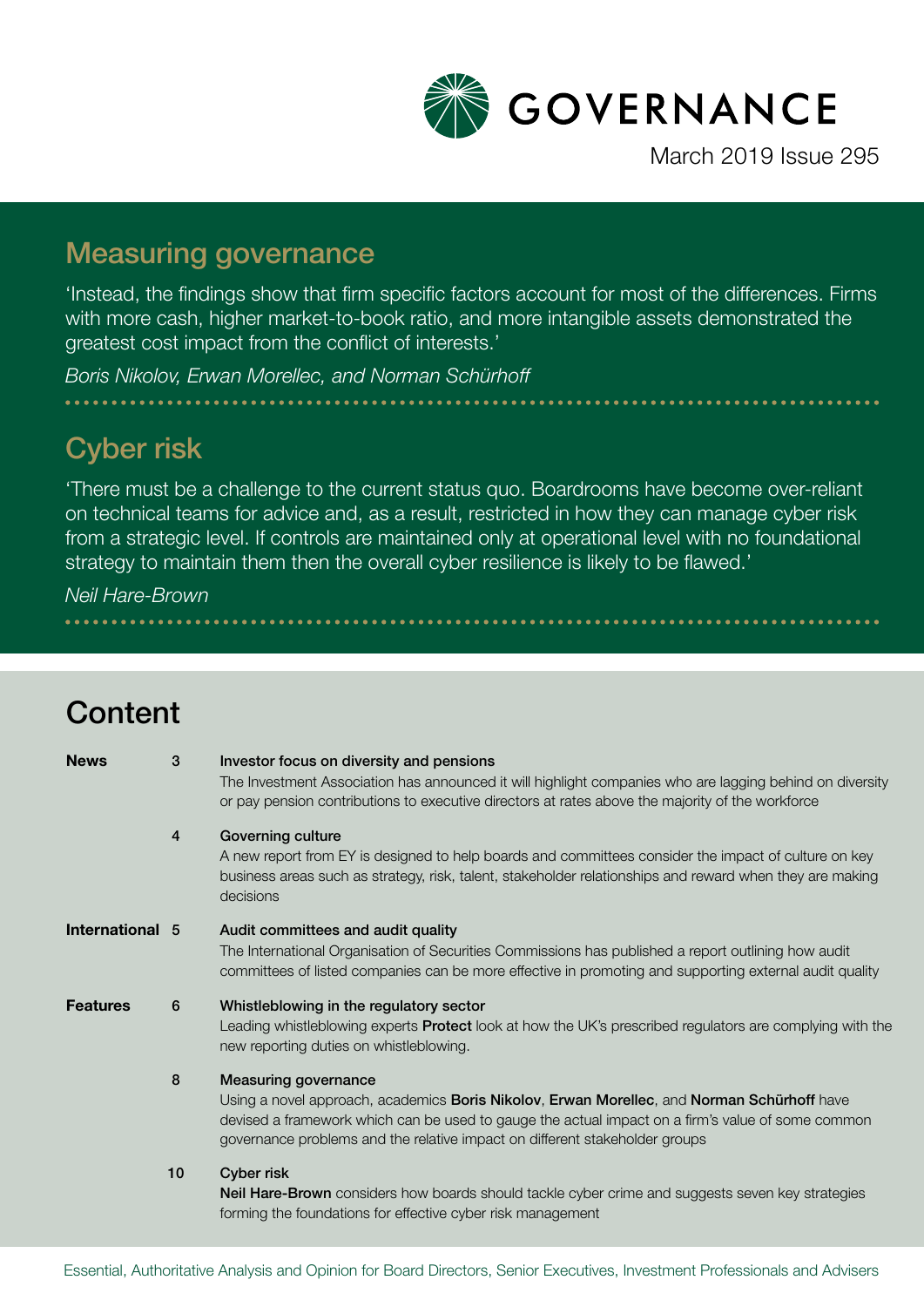# Cyber risk

Feature

Neil Hare-Brown considers how boards should tackle cyber crime and suggests seven key strategies forming the foundations for effective cyber risk management.

The frequency and severity of cyber attacks are on the rise around the world. Such crimes include data breaches, fraud and extortion, raising the prospect of serious reputational damage. Yet many business leaders have questions about whether their organisations are adequately protected from a potential attack, and whether they are using best practice risk management tactics to drive down their exposure to cyber incidents.

Over the years, many board members have requested a non-technical list of things needed to manage cyber risk effectively. Cyber security standards and best-practice are often considered to be positioned for an audience engaged at tactical and operational levels and difficult for boards to digest.

Put simply, effective governance means managing cyber risk.

Growing numbers of executive and non-executive board members want a jargon-free list of key items they need to consider so that their businesses can manage cyber risk effectively. Yet, all too often cyber security standards and bestpractice are considered too complex and technical for boards to effectively digest.

Those to whom they make such requests include senior and mid-tier management of information technology services as well as auditors, business consultants, industry associations and groups. They also look to relevant regulatory and government bodies such as the UK National Cyber Security Centre (NCSC).

In order to manage cyber risk effectively, boards need to understand, implement and monitor key strategies. They should *not* be concerned with tactical and operational level controls which, whilst also vitally important, use technical jargon which takes years of subject matter experience to understand and master.

Analogous to a military hierarchy, whilst a General may need an appreciation of the challenges in the positioning and use of artillery, they may not be best serving the effort if they spend most of their time on the front line.

*'Tactics without strategy is the noise before defeat.' Sun Tzu.*

### The problem with the cyber narrative

Whilst the general approach from the cyber community is to both evangelise and attempt to empower board members with knowledge of the technical aspects of cyber security,

this is rarely effective or practical. Often, the messages are considerably 'off-target' in that whilst they headline with subjects such as *No things the Board should do* and, *Key Cyber Security Issues for the Board*, the actual guidance remains far from strategic and aimed at the tactical and operational levels; often technical and packed with jargon which is likely to fail to engage board-level attention much beyond the headline.

Whilst extremely valuable, standards and certifications such as UK's Cyber Essentials, the Payment Card Industry Data Security Standard and the International Standard for Information Security Management, ISO 27001, are largely concerned with tactical and operational level controls within a business.

What board members really need is a way to assess the key strategies which form the foundations of good cyber risk management; not training on tactical or operational controls. Boards are well-used to being in control of several strategies as *business levers*, which they adjust, measure and feedback. They need to know how to operate these same levers to have the confidence that cyber security controls are mandated, operated and monitored in the most effective way possible.

There must be a challenge to the current status quo. Boardrooms have become over-reliant on technical teams for advice and, as a result, restricted in how they can manage cyber risk from a strategic level. If controls are maintained only at operational level with no foundational strategy to maintain them then the overall cyber resilience is likely to be flawed. A common example is key man-reliance, where the maintenance of security controls is reliant on just one or two key staff with no strategy to replace their skills should they leave. The risk of that key employee quitting only increases if they are not fully supported.

It is time for the cyber risk advisory narrative to change. Rather than educating boards about the technicalities of operational cyber risks, let's engage executives with useful, strategic thinking and, let's do so using business language.

### Explaining the Cyber|Seven Strategies

For years, we have collected key observational data from hundreds of cyber incidents to which we have responded. The data is rich because it originates not from surveys but from first-hand management of cyber incidents where we have had the opportunity to engage directly with board members as well as technical specialists. We have analysed this data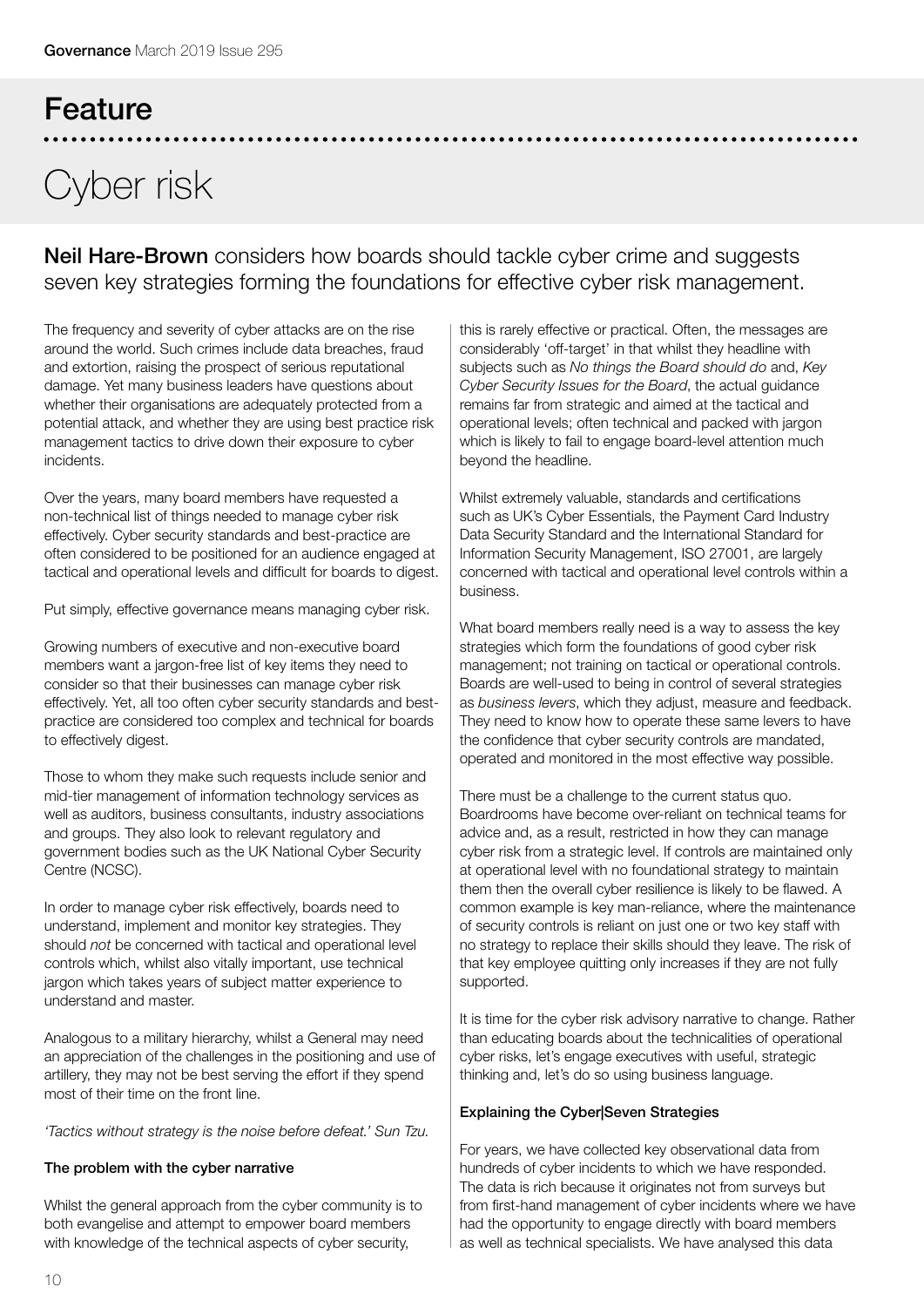### Feature

and identified *seven key strategies* which, if overlooked will significantly expose an organisation to high levels of cyber risk.

The *Cyber|Seven Strategies* are non-technical actions; explained using business language that any competent board will understand and be able to implement.

To our knowledge, this is the first time that straight-forward business strategies have been presented to help boards manage cyber risk effectively and to make their organisations more resilient.

Business leaders are increasingly realising that effective cyber risk management and resilience is not just about technology. Other important protections including high-level sponsorship, budgeting, staff resourcing, specialist skills, staff awareness, control over payments and cyber insurance.

Because the insurance portfolio of an organisation is usually the responsibility of a board member, it is vital that the *Cyber|Seven Strategies* are assessed and monitored by the same executives who decide on appropriate risk transfer.

To enable boards to 'self-assess' their organisations effective implementation of the *Cyber|Seven Strategies*, they must consider the points below and determine whether their businesses perform adequately in adopting these key strategies.

Once boards assess, adopt and monitor the key *Cyber|Seven Strategies* they will be supporting significant other good cyber risk management and security practices at both tactical and operational levels within their organisation.

### What are the Cyber|Seven Strategies?

The key strategies forming the foundations for effective cyber risk management are:

#### 1. *Responsibility*

Effective cyber risk management needs ownership: Boards must appoint a 'Cyber Champion' who is responsible for oversight of cyber risk management (budget, staffing, SLAs, security protection, cyber incidents, cyber insurance).

#### 2. *Information asset awareness*

Boards must be aware of their intangible (data/info) assets and ideally sort them into broad categories and criticality.

#### 3. *Adequate IT budget*

Notoriously under-funded by boards. Information is the lifeblood of pretty much all modern organisations and information technology needs adequate funding to ensure resilience.

#### 4. *Payment control*

Because many payments systems are now online and almost all cyber crime is simply cyber-enabled fraud, payment controls such as segregation are more important than ever.

### 5. *IT staff count ratio*

The ratio of IT staff to end users: Too many organisations are massively understaffed leading to stressed IT teams who make silly mistakes and leave organisations vulnerable to cyber attack. IT staff and cyber security staffing is a key risk management strategy.

#### 6. *IT skills & staff awareness*

Most organisations considerably under-invest in on-going training for IT staff; in standard IT, let alone cyber security. They need to support staff and make skills acquisition a prerequisite for career growth and/or good job performance. Furthermore, all staff need to be given awareness training to enable them to spot cyber incidents and scams.

### 7. *Technology versions*

The older the technology the longer hackers have had to find vulnerabilities in it. Staying current means keeping the organisation ahead of the attackers. Boards do not need to know the details but do need a strategy which rejects suppliers who do not support the latest technologies.

As we have explained, whilst cyber security will always be a highly technical subject at tactical and operational levels of an organisation, it is vitally important that board members be engaged and informed on cyber risk management in a way which is more business-aligned and without technical jargon. Businesses need to consider whether they have sufficient and resilient foundational strategies which support the people, process and technology controls necessary to protect themselves from increasingly sophisticated cyber attacks.

Only by supporting the board to do what they do best will organisations begin to turn the tide on cyber criminals.

Take the board-level assessment here: https://www. cyberseven.global/

*Neil Hare-Brown is the CEO of STORM|Guidance, creators of Cyber|Decider, the cyber insurance comparator. STORM|Guidance are cyber risk management specialists with significant experience in fraud investigations and cyber incident response. We coordinate a leading cyber incident response team for a number of cyber insurers and manage hundreds of cyber incidents each year. STORM is an acronym for Strategic, Tactical & Operational Risk Management. It reflects our approach to understanding the best ways that cyber risks can be managed at each strata of an organisation's activities.*